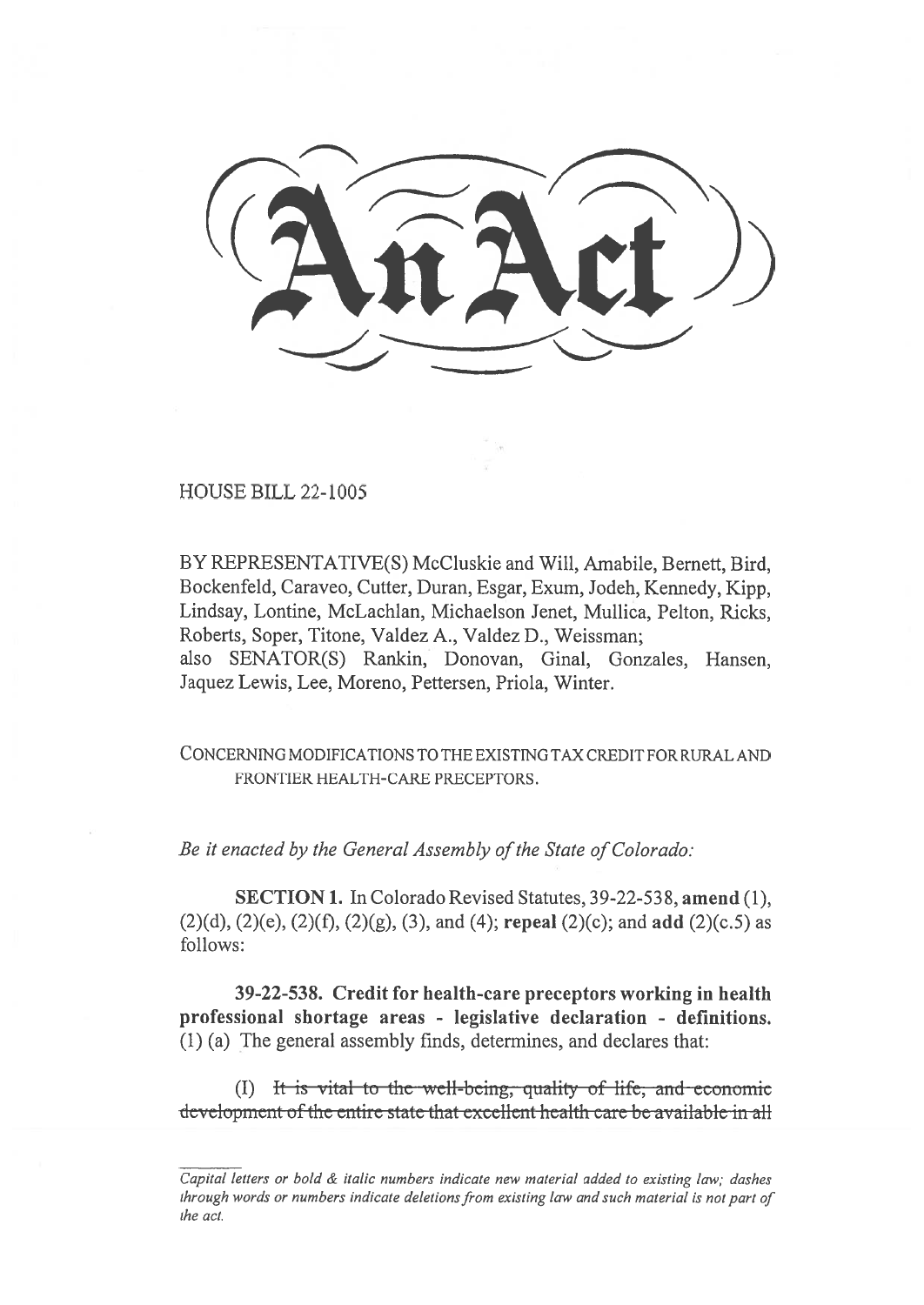regions of the state, including rural and frontier areas;

(II) Rural areas of the state currently suffer from a shortage of primary health- care providers and, as a result, these communities experience reduced access to such providers and poorer health-care outcomes; and

(III) A consistent problem is a lack of professional instruction, training, and supervision in rural and frontier areas that allows students studying primary care to obtain the requisite professional mentoring and supervision to allow them to practice in such areas upon obtaining a professional degree.

(IV) THE COVID-19 PANDEMIC AND SUBSEQUENT ECONOMIC CRISIS HAVE CAUSED SIGNIFICANT CHALLENGES FOR COLORADO'S HEALTH-CARE SYSTEM AND EXACERBATED THE WORKFORCE SHORTAGE ACROSS MULTIPLE DISCIPLINES AND SECTORS OF THE HEALTH-CARE INDUSTRY:

(V) WHILE THE PANDEMIC HAS HAD LASTING IMPACTS ON THE ENTIRE HEALTH-CARE SYSTEM ACROSS THE STATE, RURAL COLORADO IS EXPERIENCING THE MOST SEVERE WORKFORCE TURNOVER AND SHORTAGES, AND AS A RESULT THESE COMMUNITIES EXPERIENCE REDUCED ACCESS TO PRIMARY CARE SERVICES AND EXHIBIT POORER HEALTH OUTCOMES:

(VI) RURAL COMMUNITIES OFTEN FACE CHALLENGES IN RECRUITING AN ADEQUATE HEALTH WORKFORCE, MAKING IT DIFFICULT TO PROVIDE NEEDED PATIENT CARE OR TO MEET STAFFING REOUIREMENTS FOR THEIR FACILITIES. THEREFORE, RURAL HEALTH-CARE FACILITIES SHOULD BE PROACTIVE AND STRATEGIC ABOUT RECRUITING AND RETAINING PRIMARY CARE PERSONNEL, WHICH INCLUDES PROFESSIONALS IN PHYSICAL, DENTAL, BEHAVIORAL, AND MENTAL HEALTH.

(VII) MOST OF COLORADO'S FORTY-SEVEN RURAL AND FRONTIER COUNTIES ARE ALSO DESIGNATED AS PRIMARY CARE HEALTH PROFESSIONAL SHORTAGE AREAS BY THE COLORADO PRIMARY CARE OFFICE;

(VIII) PRECEPTORSHIP PROGRAMS ARE A CRITICAL COMPONENT OF CLINICAL TRAINING AND A PROVEN APPROACH TO DEVELOPING ONE-ON-ONE RELATIONSHIPS BETWEEN EXPERT PROFESSIONALS AND STUDENTS NEEDING TO DEVELOP THE CLINICAL SKILLS AND PRACTICAL EXPERIENCE OF WORKING

PAGE 2-HOUSE BILL 22-1005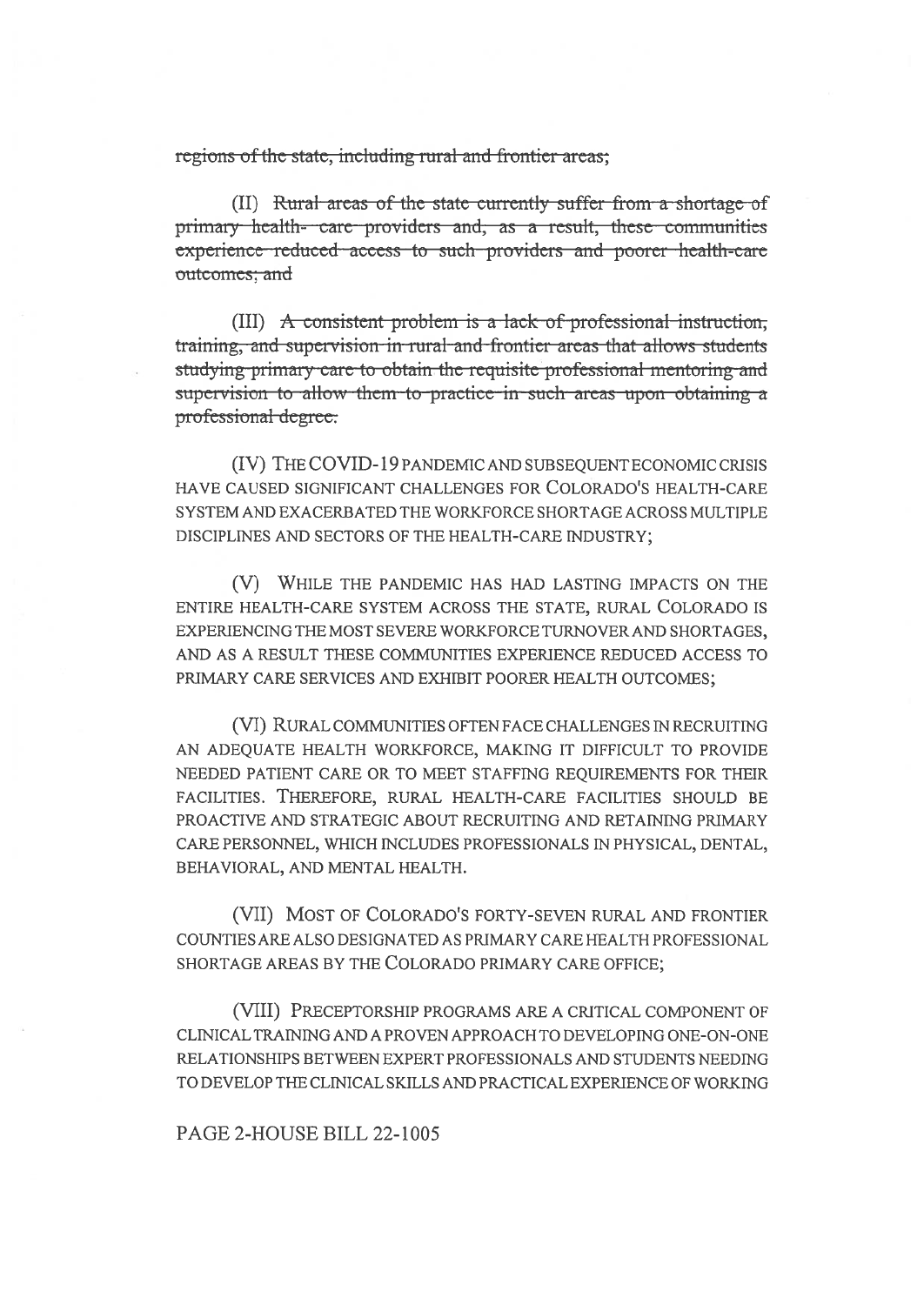#### WITH PATIENTS IN RURAL SETTINGS:

(IX) HEALTH PROFESSIONAL STUDENTS WHO OBTAIN A SIGNIFICANT AMOUNT OF THEIR CLINICAL TRAINING IN RURAL COMMUNITIES AND UNDER THE GUIDANCE OF RURAL HEALTH-CARE PROVIDERS ARE MUCH MORE LIKELY TO LIVE AND WORK IN A RURAL OR FRONTIER AREA AFTER COMPLETING THEIR HEALTH PROFESSIONAL TRAINING:

(X) RECENT STUDIES AND SURVEYS BY THE AMERICAN ACADEMY OF FAMILY PHYSICIANS HAVE SHOWN THAT PRIMARY CARE PHYSICIANS ARE MORE LIKELY TO ENGAGE IN PRECEPTORSHIPS WHEN PROFESSIONAL RECOGNITION AND FINANCIAL INCENTIVES ARE PROVIDED; AND

(XI) THE GENERAL ASSEMBLY THEREFORE FINDS THAT MAINTAINING A HIGHLY QUALIFIED AND SUSTAINABLE RURAL HEALTH-CARE WORKFORCE DEPENDS ON THE EXTENSION AND EXPANSION OF THE RURAL AND FRONTIER HEALTH-CARE PRECEPTOR TAX CREDIT TO PROVIDE SUFFICIENT FINANCIAL INCENTIVES TO PRECEPTORS STATEWIDE.

(b) The general assembly intends that the tax credit created in this section is to be used to provide sufficient financial incentives to encourage preceptors to offer professional instruction, training, and supervision to students seeking careers as primary health-care providers in rural and frontier areas of the state:

(c) The general assembly further intends that the tax credit provide sufficient financial incentives to encourage preceptors to offer professional instruction, training, and supervision to students matriculating at Colorado institutions of higher education seeking careers as primary health-care providers in rural and frontier areas of the state.

(d) IN ACCORDANCE WITH SECTION 39-21-304 (1), WHICH REQUIRES EACH BILL THAT EXTENDS AN EXPIRING TAX EXPENDITURE TO INCLUDE A TAX PREFERENCE PERFORMANCE STATEMENT AS PART OF A STATUTORY LEGISLATIVE DECLARATION, THE GENERAL ASSEMBLY HEREBY FINDS AND **DECLARES THAT:** 

(I) THE GENERAL LEGISLATIVE PURPOSES OF THE TAX CREDIT ALLOWED BY THIS SECTION ARE:

## PAGE 3-HOUSE BILL 22-1005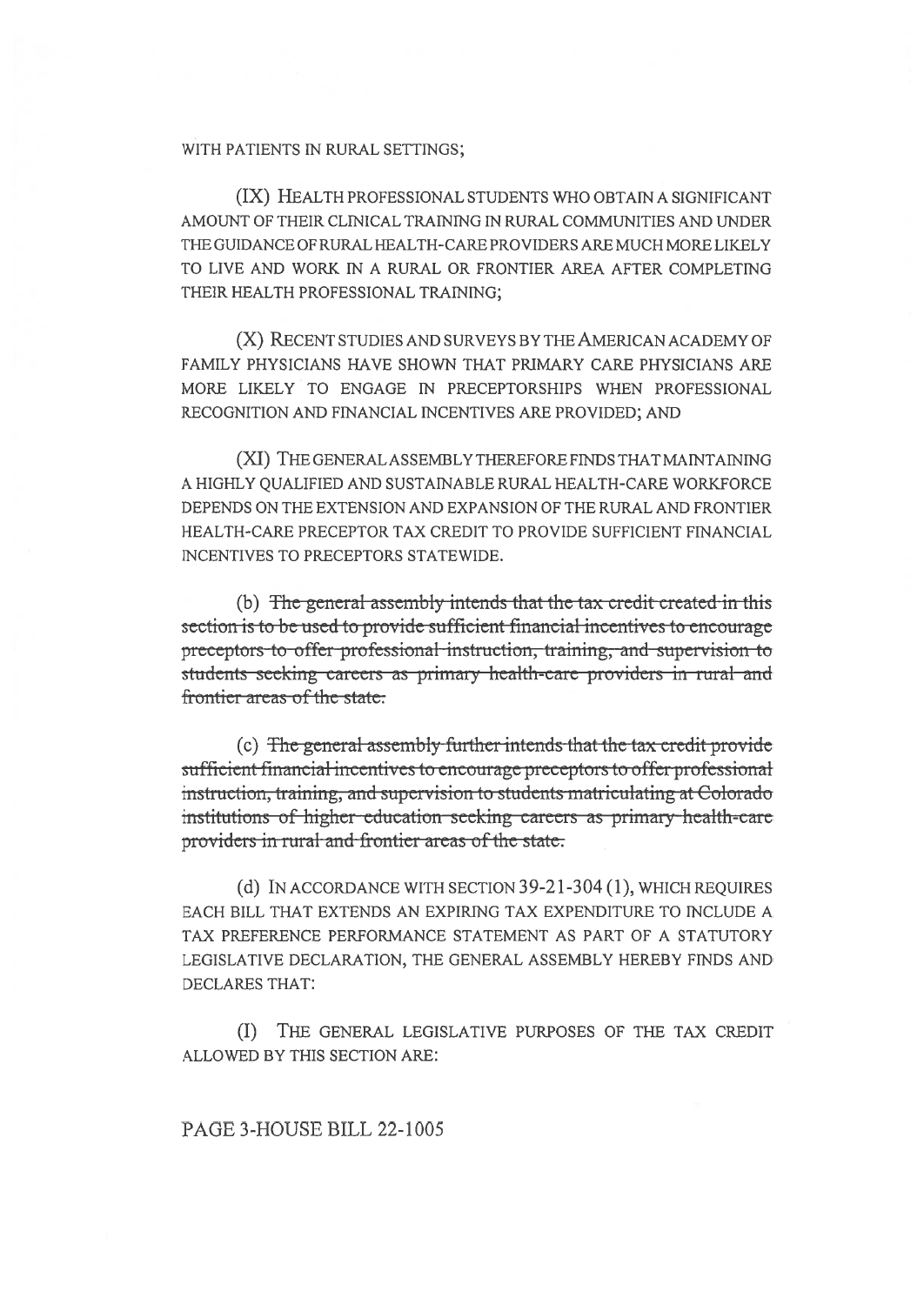(A) To INDUCE CERTAIN DESIGNATED BEHAVIOR BY TAXPAYERS, SPECIFICALLY THE OFFERING OF PROFESSIONAL INSTRUCTION, TRAINING, AND SUPERVISION TO STUDENTS SEEKING CAREERS AS PRIMARY HEALTH-CARE PROVIDERS IN RURAL AREAS AND FRONTIER AREAS OF THE STATE; AND

(B) To PROVIDE TAX RELIEF TO PRECEPTORS IN RURAL AND FRONTIER AREAS OF THE STATE WHO OFFER THE PROFESSIONAL INSTRUCTION, TRAINING, AND SUPERVISION DESCRIBED IN SUBSECTION (1)(d)(I)(A) OF THIS SECTION; AND

(II) THE SPECIFIC LEGISLATIVE PURPOSE OF THE TAX CREDIT ALLOWED BY THIS SECTION IS TO ENCOURAGE PRECEPTORS TO OFFER PROFESSIONAL INSTRUCTION, TRAINING, AND SUPERVISION TO STUDENTS MATRICULATING AT COLORADO INSTITUTIONS OF HIGHER EDUCATION WHO ARE SEEKING CAREERS AS PRIMARY HEALTH-CARE PROVIDERS IN RURAL AND FRONTIER AREAS OF THE STATE. IN ORDER TO ALLOW THE GENERAL ASSEMBLY AND THE STATE AUDITOR TO MEASURE THE EFFECTIVENESS OF THE CREDIT, THE DEPARTMENT OF REVENUE, WHEN ADMINISTERING THE CREDIT, SHALL REQUIRE EACH TAXPAYER WHO CLAIMS THE CREDIT TO SUBMIT A CERTIFICATION FORM WITH EACH INCOME TAX RETURN FORM IN ACCORDANCE WITH SUBSECTION (4) OF THIS SECTION. THE CERTIFICATION FORM MUST VERIFY THAT THE TAXPAYER HAS SATISFIED THE REQUIREMENTS FOR ALLOWANCE OF THE TAX CREDIT AS SPECIFIED IN THIS SECTION AND STATE THE NUMBER OF ELIGIBLE HEALTH PROFESSIONAL STUDENTS THAT THE TAXPAYER HAS INSTRUCTED, TRAINED, OR SUPERVISED DURING THE APPLICABLE INCOME TAX YEAR.

(2) As used in this section, unless the context otherwise requires:

 $(c)$  "Graduate student" means an individual matriculating at the graduate-level at any accredited-Colorado institution of higher education secking a degree either in the areas of doctor of medicine, doctor of osteopathy, advanced nursing-practice, doctor of dental-surgery, or doctor<br>of dental-medicine, or as a physician assistant.

(c.5) "HEALTH PROFESSIONAL STUDENT" MEANS AN INDIVIDUAL MATRICULATING AT ANY ACCREDITED COLORADO INSTITUTION OF HIGHER EDUCATION SEEKING A DEGREE OR CERTIFICATION IN A PRIMARY HEALTH-CARE FIELD.

### PAGE 4-HOUSE BILL 22-1005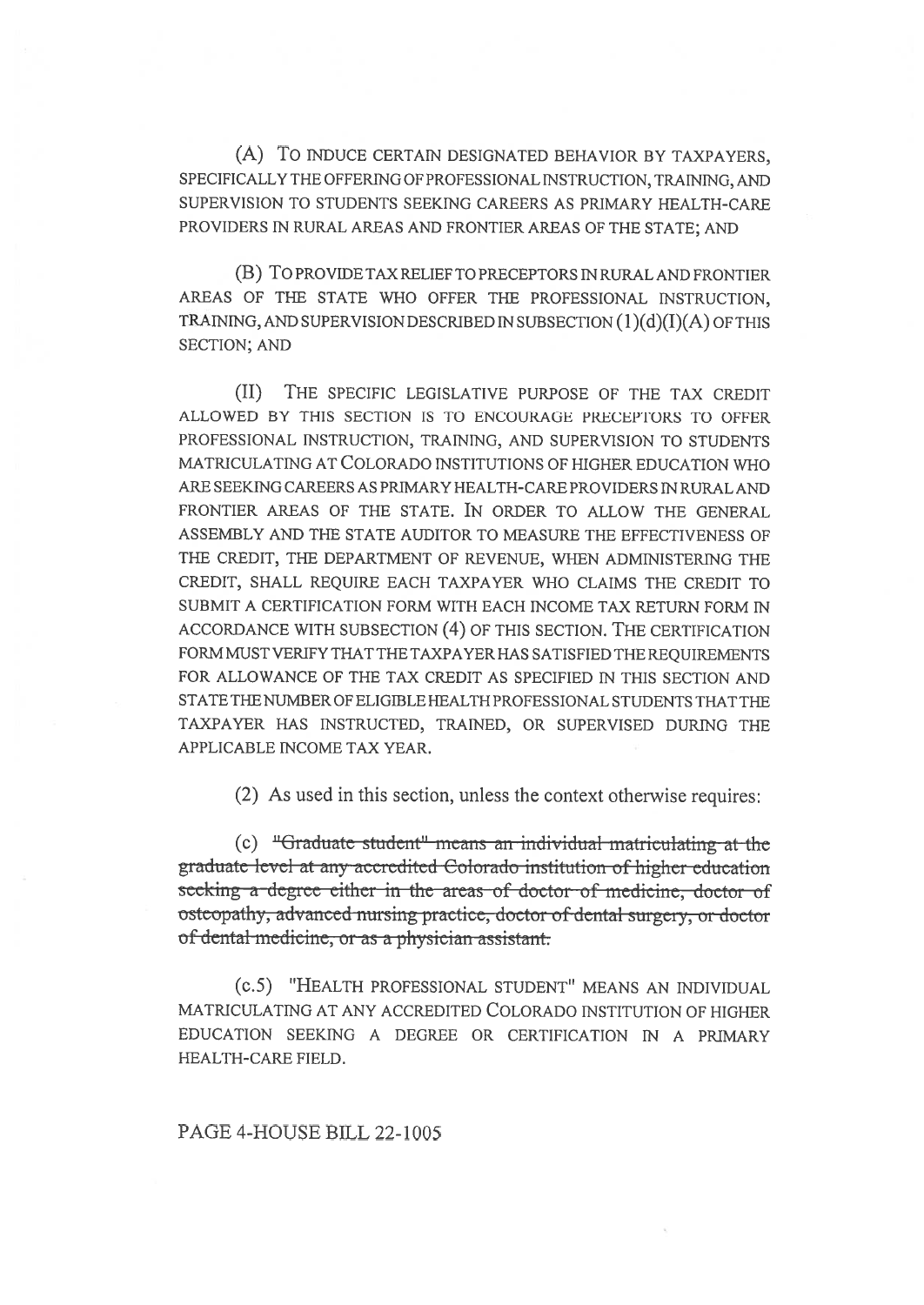(d) "Preceptor" means a medical doctor, doctor of osteopathic medicine, advanced practice nurse, physician assistant, doctor of dental surgery, or doctor of dental medicine, REGISTERED NURSE, REGISTERED DENTAL HYGIENIST, PHARMACIST, LICENSED CLINICAL OR COUNSELING PSYCHOLOGIST, LICENSED CLINICAL SOCIAL WORKER, LICENSED PROFESSIONAL COUNSELOR, LICENSED MARRIAGE AND FAMILY THERAPIST, PSYCHIATRIC NURSE SPECIALIST, LICENSED ADDICTION COUNSELOR, OR CERTIFIED ADDICTION COUNSELOR WORKING IN AN OUTPATIENT CLINICAL SETTING who has been licensed in his or her primary health-care field in the state by the applicable licensing authority.

(e) "Preceptorship" means an uncompensated mentoring experience in which a preceptor provides a program of personalized instruction, training, and supervision for a total of not less than four CONSECUTIVE OR NONCONSECUTIVE working weeks or twenty CONSECUTIVE OR NONCONSECUTIVE business days per calendar year that is offered to eligible graduatc HEALTH PROFESSIONAL students to enable the students to obtain eligible professional degrees OR CERTIFICATIONS.

(f) "Primary health-care" means health care provided by a health-care professional with whom a patient has initial contact, who is the principal point of continuing care for the patient, and who coordinates other specialist care-that the patient may need THE PROVISION OF INTEGRATED, EQUITABLE, AND ACCESSIBLE HEALTH-CARE SERVICES PROVIDED BY CLINICIANS WHO ARE ACCOUNTABLE FOR ADDRESSING A LARGE MAJORITY OF PERSONAL HEALTH-CARE NEEDS, DEVELOPING A SUSTAINED PARTNERSHIP WITH PATIENTS, AND PRACTICING IN THE CONTEXT OF FAMILY AND COMMUNITY. INTEGRATED HEALTH-CARE ENCOMPASSES THE PROVISION OF COMPREHENSIVE, COORDINATED, AND CONTINUOUS SERVICES THAT PROVIDE A SEAMLESS PROCESS OF CARE.

(g) "Rural area" means  $\alpha$  county that is located in a nonmetropolitan area in the state that either has no municipality within-its territorial boundaries with fifty thousand or more permanent residents based upon the most-recent-population estimates-published-by-the-United-States-census bureau or that satisfies alternate criteria for the designation of a rural area as may be promulgated by the federal office of management and budget AN AREA LISTED AS ELIGIBLE FOR RURAL HEALTH FUNDING BY THE FEDERAL OFFICE OF RURAL HEALTH POLICY.

## PAGE 5-HOUSE BILL 22-1005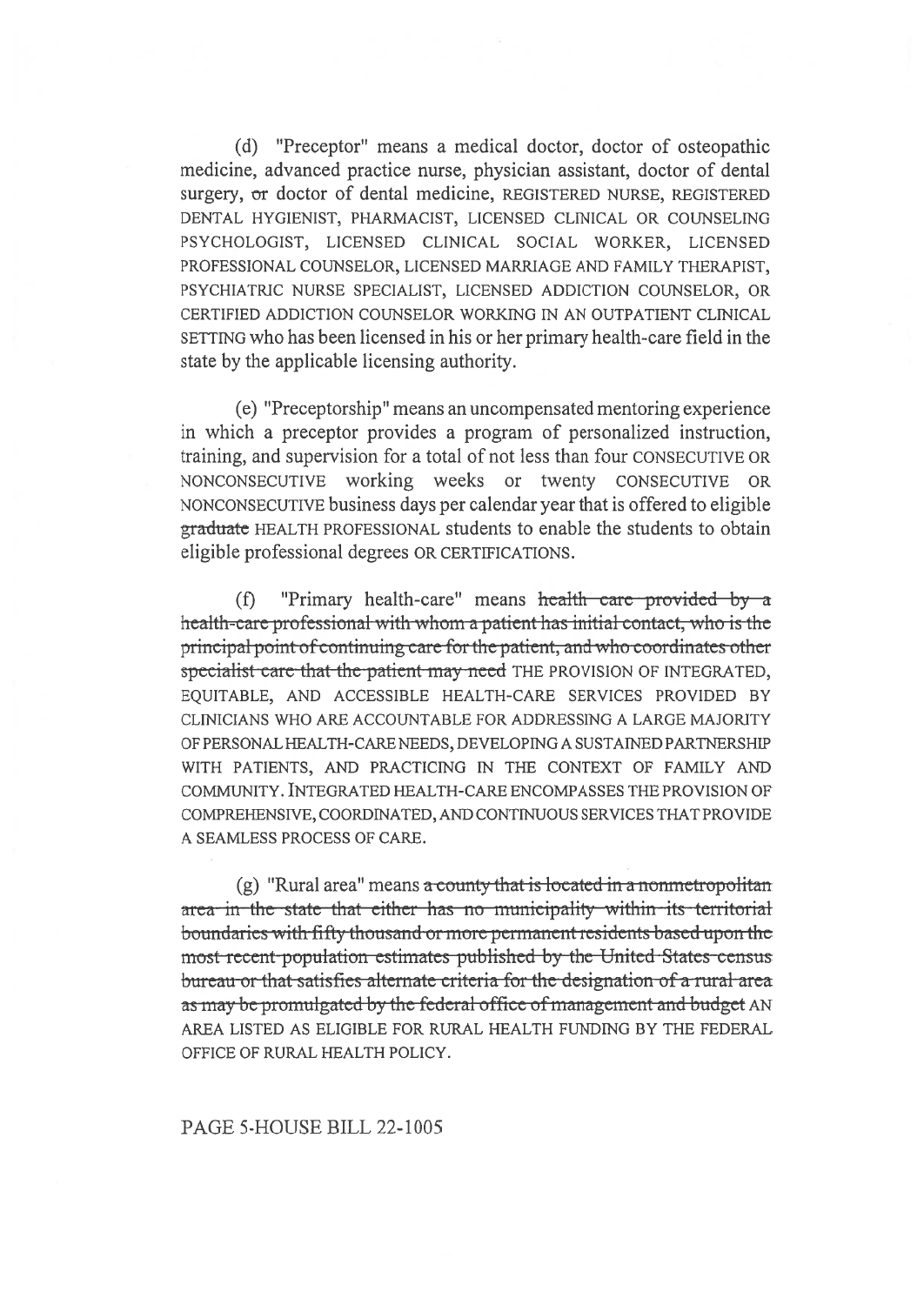(3) (a) For income tax years commencing on or after January 1, 2017, but prior to  $\frac{1}{2023}$  JANUARY 1, 2033, and subject to the requirements of subsection (3)(b) of this section, a taxpayer is allowed a credit against the income taxes imposed by this article 22 in an amount equal to one thousand dollars for a preceptorship provided by him-or-her THE TAXPAYER during the applicable income tax year for which the credit is claimed.

(b) Notwithstanding any other provision of this section:

(I) The aggregate amount of the credit awarded to any one taxpayer under this section shall not exceed one thousand dollars for any one income tax year regardless of the number of preceptorships undertaken by the taxpayer during the applicable income tax year or the number of eligible graduatc HEALTH PROFESSIONAL students the taxpayer instructs, trains, or supervises during the applicable income tax year;

(II) A taxpayer is eligible to claim the credit allowed by this section if he or she THE TAXPAYER performs a preceptorship that lasts a total of not less than four CONSECUTIVE OR NONCONSECUTIVE working weeks or twenty CONSECUTIVE OR NONCONSECUTIVE business days during the income tax year in which the credit is claimed and the preceptor is practicing in his or her THE PRECEPTOR'S primary health-care field in a rural or frontier area; and

(III) Not more than two THREE hundred preceptors are entitled to claim the credit authorized by this section for any one income tax year. The department shall promulgate by rule, in accordance with article 4 of title 24, C.R.S., a method for determining the manner in which taxpayers who have obtained certification under subsection (4) of this section are able to claim the tax credit.

(4) To qualify for the credit provided by this section, the taxpayer shall submit a certification form with each income tax return. Certification may be provided by either the institution for which the taxpayer teaches, whether it is an institution of higher education or a hospital, clinic, or other medical facility, or by the particular regional office of the AHEC program with jurisdiction over the area in which the preceptor's medical practice is located. In the case of certification by an institution for which the taxpayer teaches, the institution must execute the form certifying that the taxpayer

### PAGE 6-HOUSE BILL 22-1005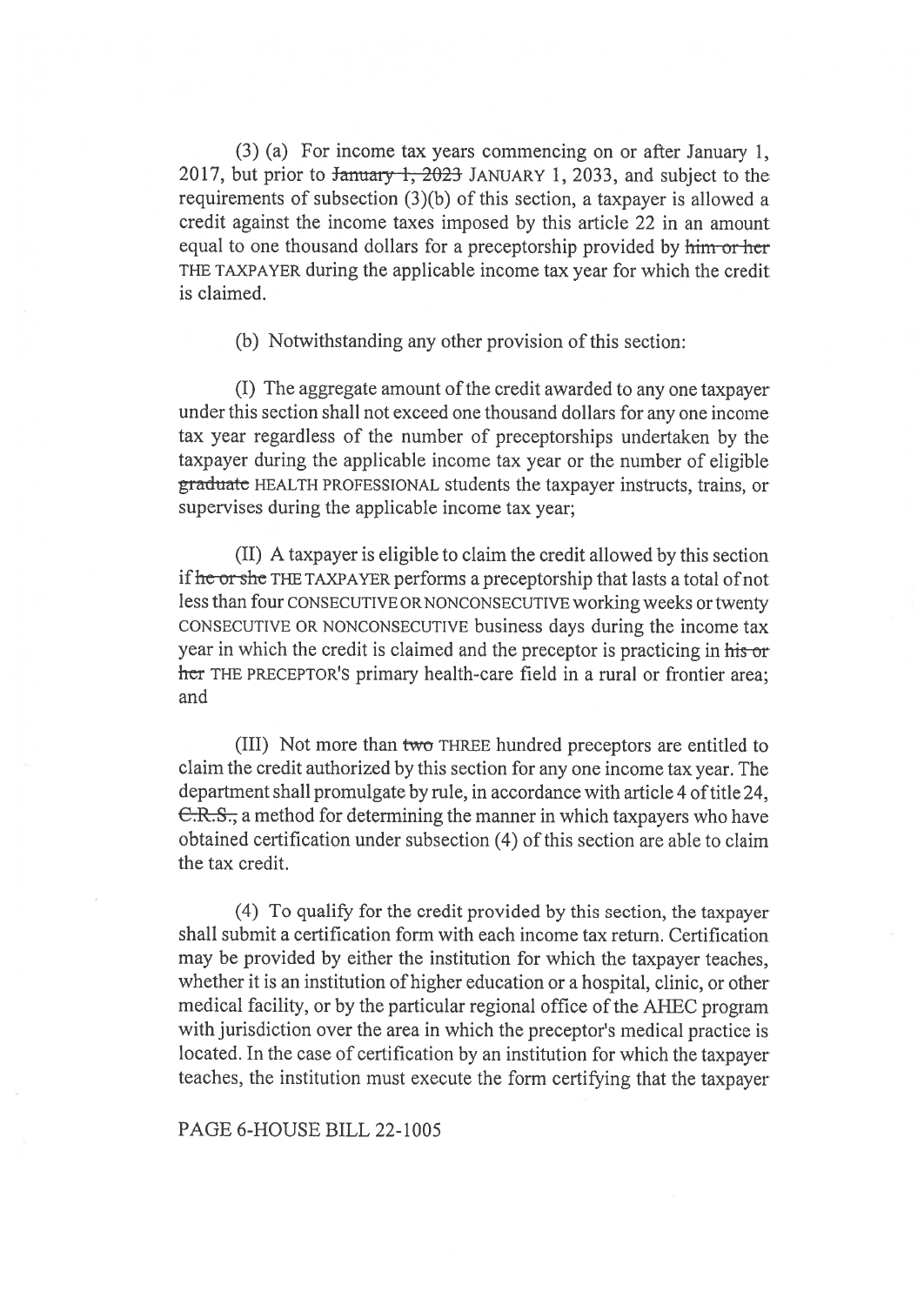has satisfied the requirements for allowance of the tax credit as specified in this section AND IDENTIFYING THE NUMBER OF ELIGIBLE HEALTH PROFESSIONAL STUDENTS THAT THE TAXPAYER HAS INSTRUCTED, TRAINED, OR SUPERVISED DURING THE APPLICABLE INCOME TAX YEAR THROUGH ALL PRECEPTORSHIPS PROVIDED BY THE TAXPAYER. In the case of certification by the AHEC program, the certification form must be obtained from the particular regional office of the AHEC program with jurisdiction over the area in which the preceptor is practicing, which office shall certify that the taxpayer has satisfied the requirements for allowance of the tax credit as specified in this section AND IDENTIFY THE NUMBER OF ELIGIBLE HEALTH PROFESSIONAL STUDENTS THE TAXPAYER HAS INSTRUCTED, TRAINED, OR SUPERVISED DURING THE APPLICABLE INCOME TAX YEAR THROUGH ALL PRECEPTORSHIPS PROVIDED BY THE TAXPAYER. The AHEC program may charge the taxpayer a reasonable fee for providing such certification, which fee shall not exceed the actual costs incurred by the AHEC in completing the certification.

SECTION 2. Act subject to petition - effective date. This act takes effect at 12:01 a.m. on the day following the expiration of the ninety-day period after final adjournment of the general assembly; except that, if a referendum petition is filed pursuant to section 1 (3) of article V of the state constitution against this act or an item, section, or part of this act within such period, then the act, item, section, or part will not take effect unless approved by the people at the general election to be held in

## PAGE 7-HOUSE BILL 22-1005